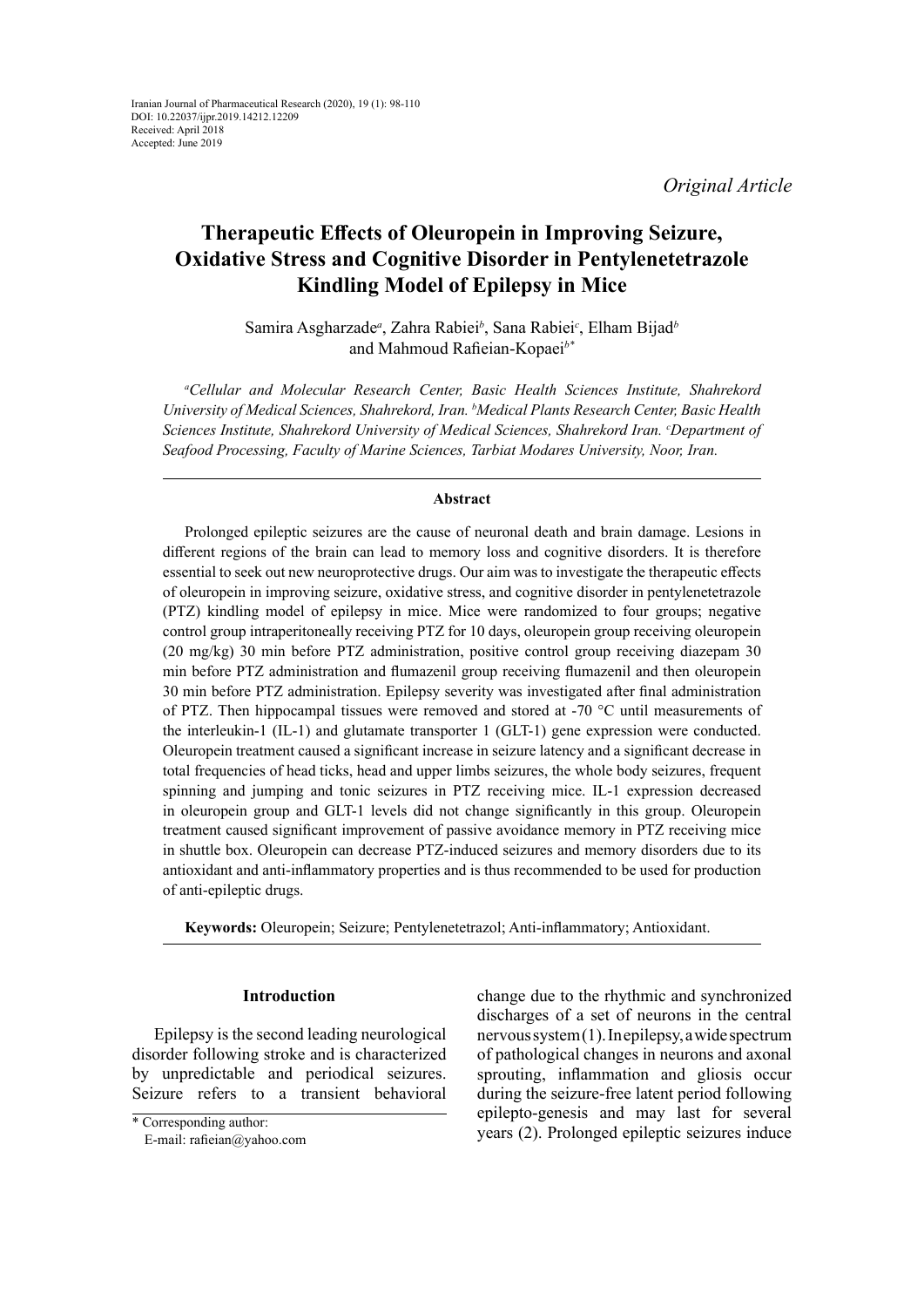neuronal death in several subfields branches of the hippocampus, amygdala, thalamus, cerebellum, piriform, and the entorhinal cortex in both humans and animals (3). Neuroprotection is one of the promising strategies to prevent and improve pathological outcomes in epilepsy. However, protection against neuronal damage in the hippocampus alone is not sufficient to prevent epilepsy. Neuronal damage is important in the brain damage-associated behavioral, learning and memory disorders following epilepsy as well as reducing resistance to anti-epileptic drugs (AEDs) (3). Excessive expression of cytokines in astrocytes reduces seizure threshold and the frequency of spontaneous seizures (4). A rapid inflammatory response begins in glial cells following seizures due to chemoconvulsantsor electrical stimulation (5). Through inflammatory response, certain cytokines such as interleukin-1β (IL-1β), interleukin-6 (IL-6) and tumor necrosis factor-alpha  $(TNF-\alpha)$  initiate downstream inflammatory cascade in the nerve and epithelial cells of the brain-blood barrier (BBB) (including activation of COX-2, NFkB, complement system, chemokine, and acute-phase proteins) (5).

Therefore, an efficient step to treating epilepsy can be studying the neuroprotective and anti-inflammatory drugs. Oleaeuropaea is one of the most well-known Asian herbs and has been in the diet of people for more than 2000 years (6). The neuroprotective and antiinflammatory properties of Oleaeuropaea, have been demonstrated (7). As the main bioactive compound of Oleaeuropaea, oleuropein is found in abundance in the unprocessed fruit and leaf of this plant (6). Oleuropein has been found to exert various neuroprotective effects in different neurological disorders including hippocampal neuronal damage in cerebral ischemia (8), brain damage following hypoxia-reoxygenation in rat model of type 1 diabetes (9), high-fat diet-induced audiogenic seizure (10), rat model of spinal cord damage (11), and neurotoxicity (12). Oleuropein neuroprotective property is due to free radical inhibitory, antioxidant, lipid peroxidation inhibitory, anti-inflammatory, glutathione restoring, and anti-apoptotic properties (13). This study was aimed at investigating the

phytohemical and neuroprotective effects of oleuropein in the mice with pentylenetetrazole (PTZ)-induced epilepsy as well as the antiinflammatory and antioxidant effects of oleuropein in epilepsy.

### **Experimental**

### *Drugs and active compounds*

Diazepam, PTZ, oleuropein (Figure 1) and flumazenil were purchased from Sigma (St. Louis, MO, USA). Oleuropein and PTZ were solid and were dissolved in normal saline.

### *Biochemical tests Measuring oleuropein antioxidant effect*

Oleuropein antioxidant effect was measured by the 2, 2-diphenyl-1-picryl Hydrazyl (DPPH) assay and the trolox equivalent antioxidant capacity (TEAC) assay.

### *The DPPH assay*

Oleuropein (3.5, 6.25, 12.5, 25, 50 and 100 µg/mL) was first prepared and equal amount of the DPPH solution (1 mg/mL) was added to oleuropein at all concentrations. The resulting solution was kept in the dark at room temperature for 15 min, the absorbance values were measured at 517 nm using a spectrophotometer and then the activity of the DPPH radical inhibition was calculated (14).

IC50  $(\%)$  = (Acontrol-Asample)/Acontrol  $\times$ 100



**Figure 1**. Oleuropein chemical structure.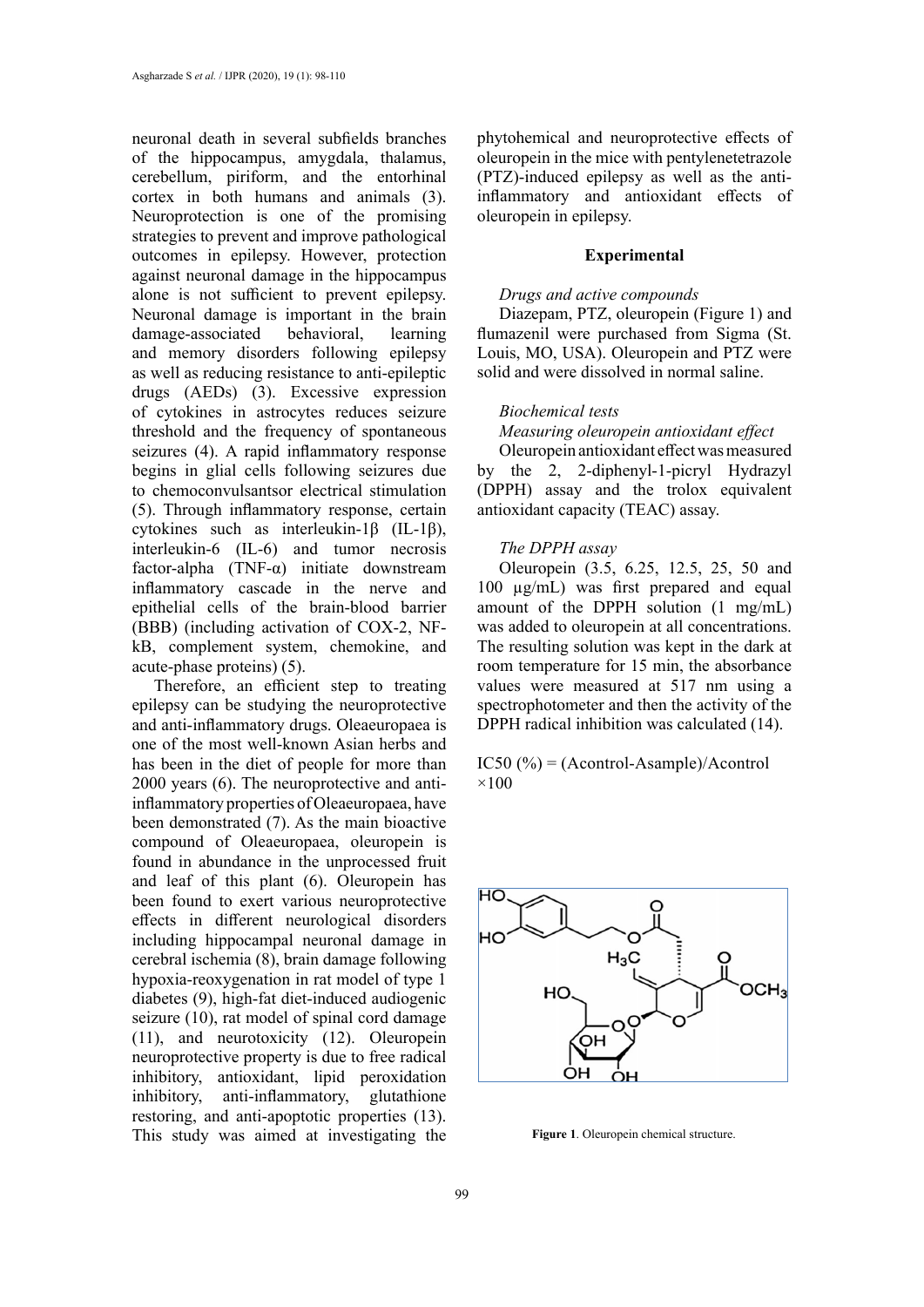IC50 is the concentration of the solution in which 50% of the DPPH radical was scavenged

### *The TEAC assay*

To prepare azino-bis 3-ethylbenzothiazoline-6-sulfonic acid (ABTS), an aqueous solution of ABTS (7 mM) was prepared. Potassium persulfate was added to this ABTS solution to a final concentration of 2.45 mM and the resulting solution was left in the dark at room temperature for 16 hours. Meanwhile, ABTS was converted to its radical cation by addition of potassium persulfate. Then, oleuropein at 75, 125, 250, and 500 µg/mL was prepared and 20 µg/mL of each concentration of the sample mixed with 2mL of ABTS<sup>++</sup> and the absorbance was read at 734nm. The results were expressed as TEAC value (the ability to inhibit ABTS radical by the Trolox standard) (15).

### *Metal chelating assay*

Briefly, oleuropein (30, 50 and 100 mg/ mL) was mixed with FeCl2 (0.5 mM, 2 mM) and ferrozine (0.2 mL, 5 mM) and shaken. After 10 min, the absorbance was read using a spectrophotometer at 562nm. EDTA was used to plot the standard curve. The percentage of the ferrous ion-chelating capacity was measured by the equation below:

(Absorbance of control - Ab of sample)/Ab of control x 100 (16).

### *Reducing power assay*

Reducing power of a compound represents its electron-donating ability. Oleuropein (1 mM) at 25, 50, 100, 200, and 300 µg/mL was mixed with phosphate buffer (0.2 M, pH  $= 6.6$ ) and 1% potassium ferricyanide (K<sub>3</sub>Fe  $(CN)$ <sub>6</sub>) and the resulting solution was left to incubate at 50 °C for 2 min. Chloro-acetic acid was added to stop the reaction. The mixture was centrifuged at 3000 rpm for 10 min, the supernatant was mixed with  $H_2O_2$  and ferric chloride 1% and the absorbance was measured at 700 nm (17).

### *Hydroxyl radical scavenging assay*

First, 1,10-phenanthroline (1 mL, 1.865 mM) was mixed with 2 mL of oleuropein (25, 50, and 100 µg/mL), and FeSO4 (1 mL, 1.865 mM) then added to the resulting mixture. The reaction was started by the addition of  $H_2O_2$  (0.03%). The resulting solution was incubated in water bath at 37 °C for 60 min and the absorbance was read at 536nm. The scavenging activity of hydroxyl radical was measured by the equation below:

HRSA  $(\%) = [$ (Absorbance of sample Ab of A negative control)/ (Ab of blank \_ Ab of negative control)]  $\times$ 100 (18).

#### *Animals*

The mice weighing 25-30g were purchased from the Pasteur Institute of Iran (Tehran, Iran) and housed under  $(21 \pm 3)$  °C and 12 h light/12 h cycles as they had free access to water and standard food. All tests and manipulations were conducted according to the guidelines of Institutional Animal Care and the Medical Ethics Committee (Medical Plants Research Center and Institute of Basic Sciences Research) of Shahrekord University of Medical Sciences).

### *Behavioral tests*

*Grouping of mice*

The mice were assigned to four groups of 10 each as follows:

PTZ (negative control) group: Intraperitoneally administered with PTZ (35 mg/kg) once every 48 hours for 10 days;

Oleuropein group: Receiving PTZ once every 48 h and intraperitoneally administered with 20 mg/kg of oleuropein daily 30 min before PTZ injection, for 10 days;

Diazepam group: Receiving PTZ once every 48 h for 10 days and intraperitoneally administered with diazepam (2 mg/kg) 30 min before PTZ injection on day 10; and

Flumazenil group: Receiving PTZ for 10 days and flumazenil (2 mg/kg) 10 min before intraperitoneal administration of PTZ (20 mg/ kg) on day 10. PTZ was administered 30 min after the Oleuropein injection.

### *The model of PTZ-induced epilepsy*

PTZ is used to induce myoclonic seizure in biochemical and pharmacological studies (14). In the current study, PTZ was intraperitoneally administered at 35 mg/kg every 48 h until day 10 and at 60 mg/kg, the lethal dose of PTZ, on day 10. Other drugs were intraperitoneally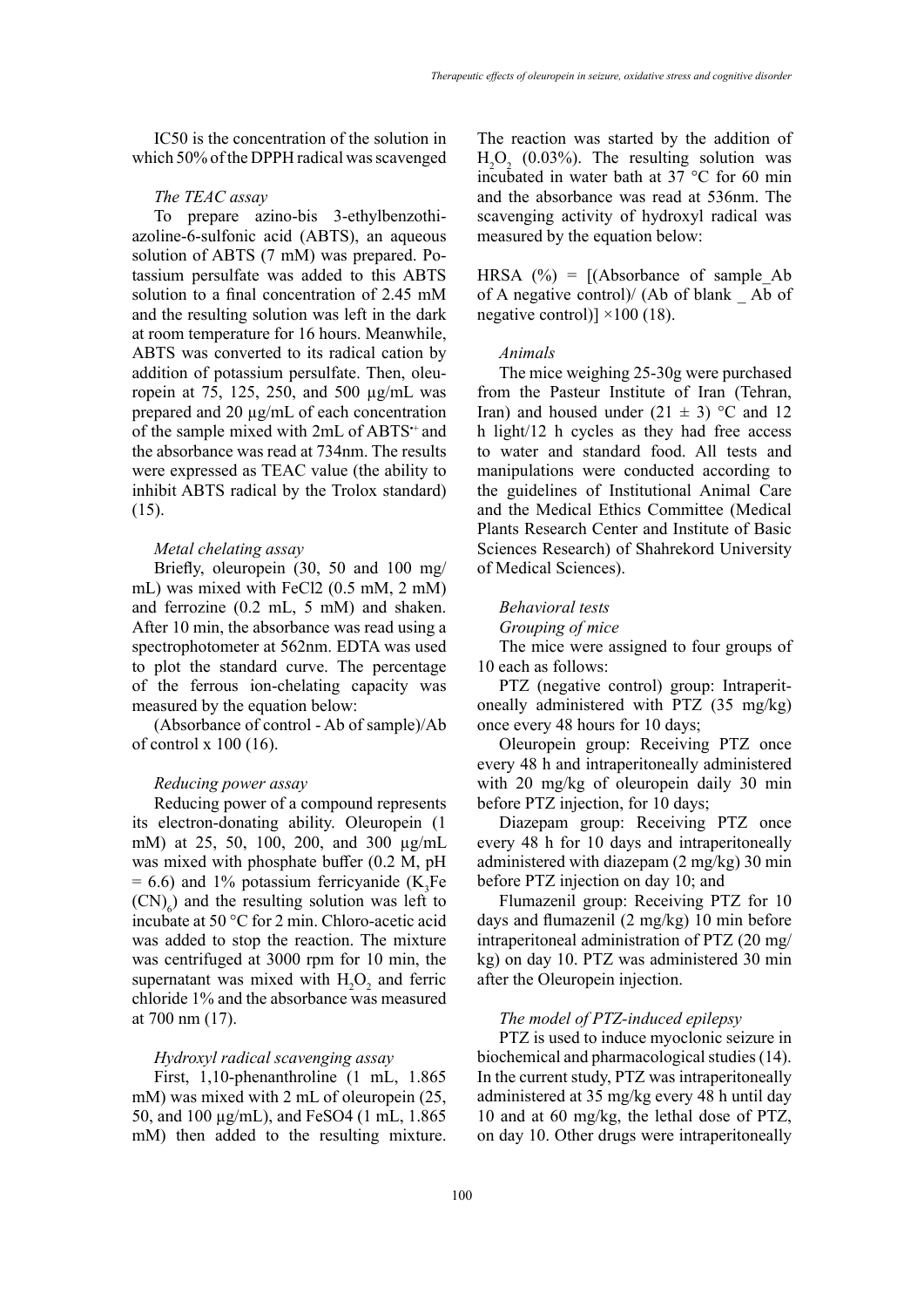administered 30 min before PTZ injection. After injection of PTZ at lethal dose, the mice were observed for head ticks, head seizure, and upper limb sudden jerk, whole body seizure and standing on hind legs, tonic seizures and frequent spinning and jumping for 30 min. Then, the mice either died or returned to normal condition (19). The rats were not required to pass through all steps of interest and were likely to pass through certain steps so quickly that they could not be noticed.

### *Passive avoidance test*

Passive avoidance test was conducted by a passive avoidance apparatus. This apparatus consists of a bright chamber, connected to dark chamber (the floor of the dark chamber is a metal grid) and a moving blade between the two chambers. This test was conducted on each mouse during four consecutive days.

On the first two days of the test, the mice were individually allowed to explore freely for 5 min in the apparatus to acclimate to it, and on the third day, an acquisition test was conducted. The mice were then left in the bright chamber and, 2 min later, the guillotine door was opened and the initial latency to enter the dark chamber was recorded.

In the dark chamber, an electrical shock (1 mA/sec) was exerted to the mouse so that they only paddled, in this test; the initial latency to enter the dark chamber that was recorded. Twenty four hours later, the mice were individually placed in the bright chamber to continue the test. Twenty four hours later, the rat was placed in the bright room, but without the foot-shock, and the interval between being left in the dark chamber and entering the bright one was measured and considered to be the secondary latency (up to 60 sec) (20).

# *Measuring membrane lipid peroxidation in serum*

Malondialdehyde (MDA) levels in the hippocampal tissues were measured using the thiobarbituric acid reactive substance (TBARS). MDA is one of the end products of [lipid peroxidation](https://en.wikipedia.org/wiki/Lipid_peroxidation) of [polyunsaturated](https://en.wikipedia.org/wiki/Polyunsaturated_fat) [fatty acids](https://en.wikipedia.org/wiki/Polyunsaturated_fat) and is used as a lipid peroxidation index (21). Plasma (100  $\mu$ L) was mixed with 1.8% sodium dodecyl sulfate (100μL) and thiobarbituric acid (2.5 mL) and then heated in boiling water bath (at 95 °C) for 60 min. The reaction was stopped by placing the tube on ice. After a 10 min centrifugation at 4000 rpm, the absorbance of the supernatant was read at 535 nm using a spectrophotometer.

# *Determining the ferric reducing antioxidant power (FRAP) of serum and hippocampal tissue*

The FRAP assay, one of the most common methods to determine total antioxidant activity, was conducted according to Strain and Benzie protocol (21). This method is based on the tissue fluid's ability to reduce ferric ions  $(Fe^{3+})$ to ferrous ions  $(Fe^{2+})$  in the presence of TPTZ (tripyridyl-s-triazine). The reducing power of the tissue fluids is spectrophotometrically measured by increase in blue-colored TPTZ- $Fe<sup>2+</sup>$  complex. Briefly, 300 mM/L acetate (pH 3.6), 10mM/l TPTZ, and 20 mM/L FeCl3 in a ratio of 10:1:1 ratio was mixed to give FRAP reagent. Then, the homogenates of the serum or tissue samples were mixed with the FRAP

| Gene         | <b>Primer sequence</b>                      |
|--------------|---------------------------------------------|
| GLT1         | Forward: 5- TCT GAC ACC ATC TCG TTC ACT-3   |
|              | Reverse: 5-CTC TTA GTG TCC TTC TCG TTC CT-3 |
| IL-1 $\beta$ | Forward:5-CCT CAC AAG CAG AGC ACA AG-3      |
|              | Reverse:3-CAT TAG AA CAG TCC AGC CCA TAC-3  |
| <b>GPDH</b>  | Forward:5-GGTGGAGCCAAAAGGGTCAT-3            |
|              | Reverse: 5- GGTTCACACCCATCACAAACAT-3        |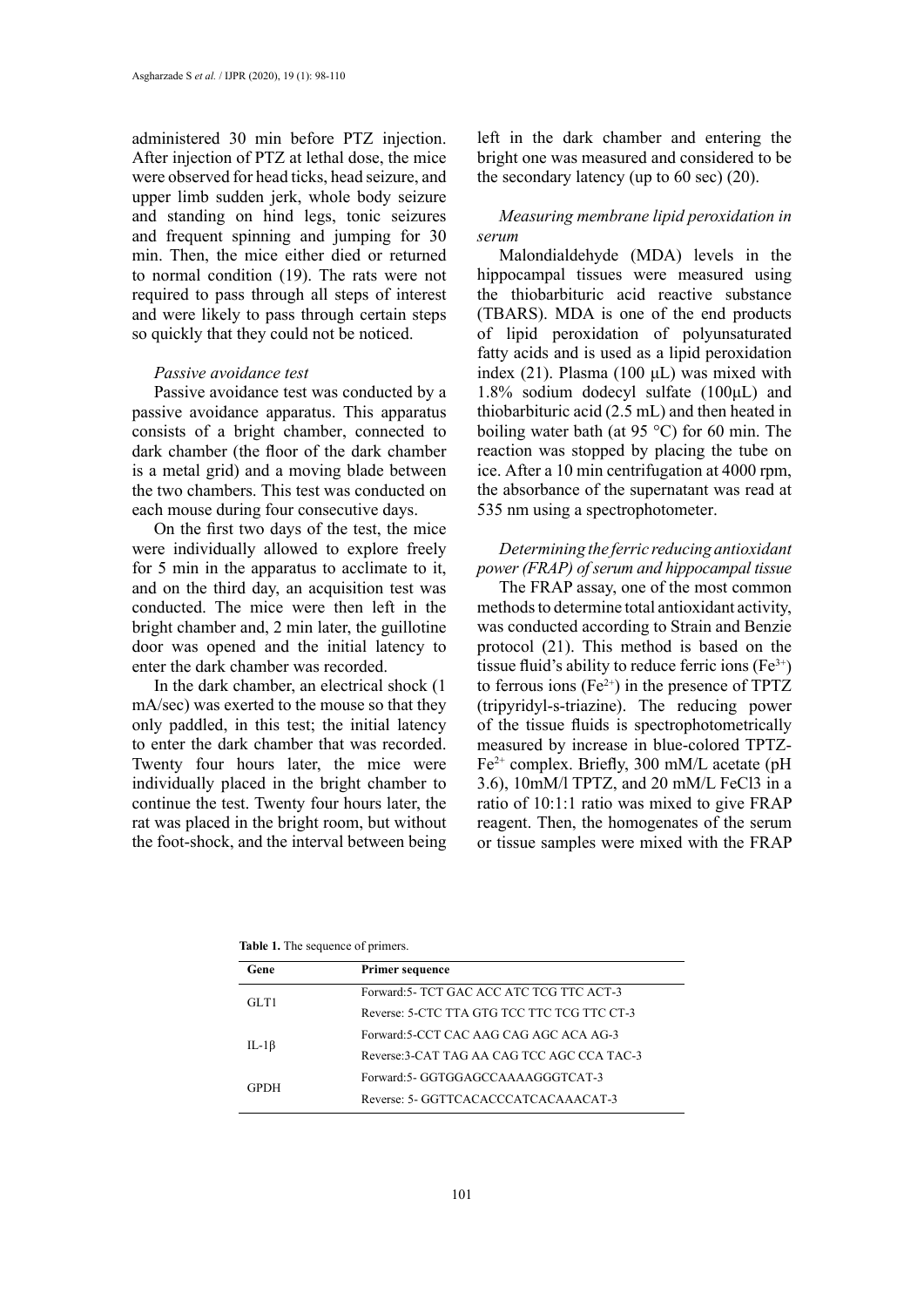reagent and then left in 37 °C water bath for 10 min. The absorbance at 593nm was recorded and compared with the standard curve plotted by the standard FeCl3.6H2O solution and the values were expressed in mL/gkw (22).

### *Molecular tests*

### *RNA extraction and cDNA synthesis, realtime PCR*

Hippocampal tissues were removed from the brains and stored at -70 °C. RNA extraction was conducted using Trizol (Invitrogen, Carlsbad, CA, USA) according to the manufacturer's instructions. For reverse transcription, 3000ng of the total RNA of each sample was used. Real-time PCR was conducted using a cDNA synthesis kit (Thermo Science) according to the manufacturer's instructions. Specific primers were designed by the Oligo ver. 6.7.1.0 (National Biosciences Inc.). Table 1 shows the sequence of the target genes and specific primers.

Quantification of the mRNA levels of IL-1β and GLT-1 genes was conducted by Rotor-Gene 3000 (Corbett, Australia). The reaction was conducted with a final volume of 13 μL in a 0.1 μL microtube. The compounds of each reaction consisted of 1 μL of the synthesized cDNA, 5μL of SYBR Premix Ex Taq (TliRNase H Plus) (Takara, Japan), and 0.2 μL of each of the forward and reverse primers (10 pM).

The temperature protocol consisted of denaturation at 95 °C for 10 min followed by 40 cycles of denaturation at 95 °C for 15 s, annealing at the specific temperature of the specific primers (Table 1) for 30 s, and extension at 72 °C for 30 s.

This protocol was conducted for each sample in duplicate. GADPH (glyceraldehyde-3-phosphate dehydrogenase) was used as housekeeping gene to normalize the expression of the target genes. The relative expression levels of the target cDNAs were quantified by the 2<sup>ΔΔCts</sup> method by 2<sup>ΔΔCts</sup> method.

### **Results**

# *Biochemical tests Oleuropein antioxidant property DPPH levels*

The results demonstrated that the antiradical activity of oleuropein increased with increasing its concentration. In addition, the EC50 of oleuropein was derived 11.7 μg/mL. EC50 was directly correlated with oleuropein antioxidant activity.

# *TEAC assay Metal chelating assay*

The ferrous ion-chelating capacity of oleuropein increased with increasing its concentration. Ferrous ion-reducing power (%) of oleuropein at 50, 30, and 100 μg/mL was derived 17.75%, 21.07% and 22.20%, respectively.

### *Ferrous ion-reducing power*

The antioxidants with high ferrous ionreducing power can exert potent effects in terminating damaging oxidative chain reactions. We observed that the ferrous ionreducing power of oleuropein increased with increasing its concentration such that the absorbance was derived 0.007 at 25 μg/mL, with the highest absorbance (1.958) at 300  $\mu$ g/ mL and. The EC50 of oleuropein was derived 95.51 μg/mL.

### *Hydroxyl radical scavenging assay*

Hydroxyl scavenging activity (%) of oleuropein at 50, 25 and 100 μg/mL was derived 4.98%, 4.88% and 8.8%, respectively.

### *Behavioral tests*

### *Passive avoidance test*

Figure 2 illustrates the oleuropein effects on the initial and secondary latencies in the passive avoidance test. The results demonstrated that there was no significant difference in initial latency to enter the dark chamber among the groups ( $p < 0.05$ ) (Figure 2 (t<sub>1</sub>)). Secondary latency in the oleuropein group significantly increased when compared to the PTZ group (*p*   $<$  0.05) (Figure 2 (t<sub>2</sub>)), but secondary latencies in diazepam and flumazenil groups were not significantly different compared to the PTZ group.

### *Seizure latency*

Oleuropein caused significant increase in seizure latency in the PTZ receiving mice (*p* < 0.05). Seizure latency in the diazepam group was significantly higher when compared to the PTZ group (*p* < 0.001). Seizure latency was not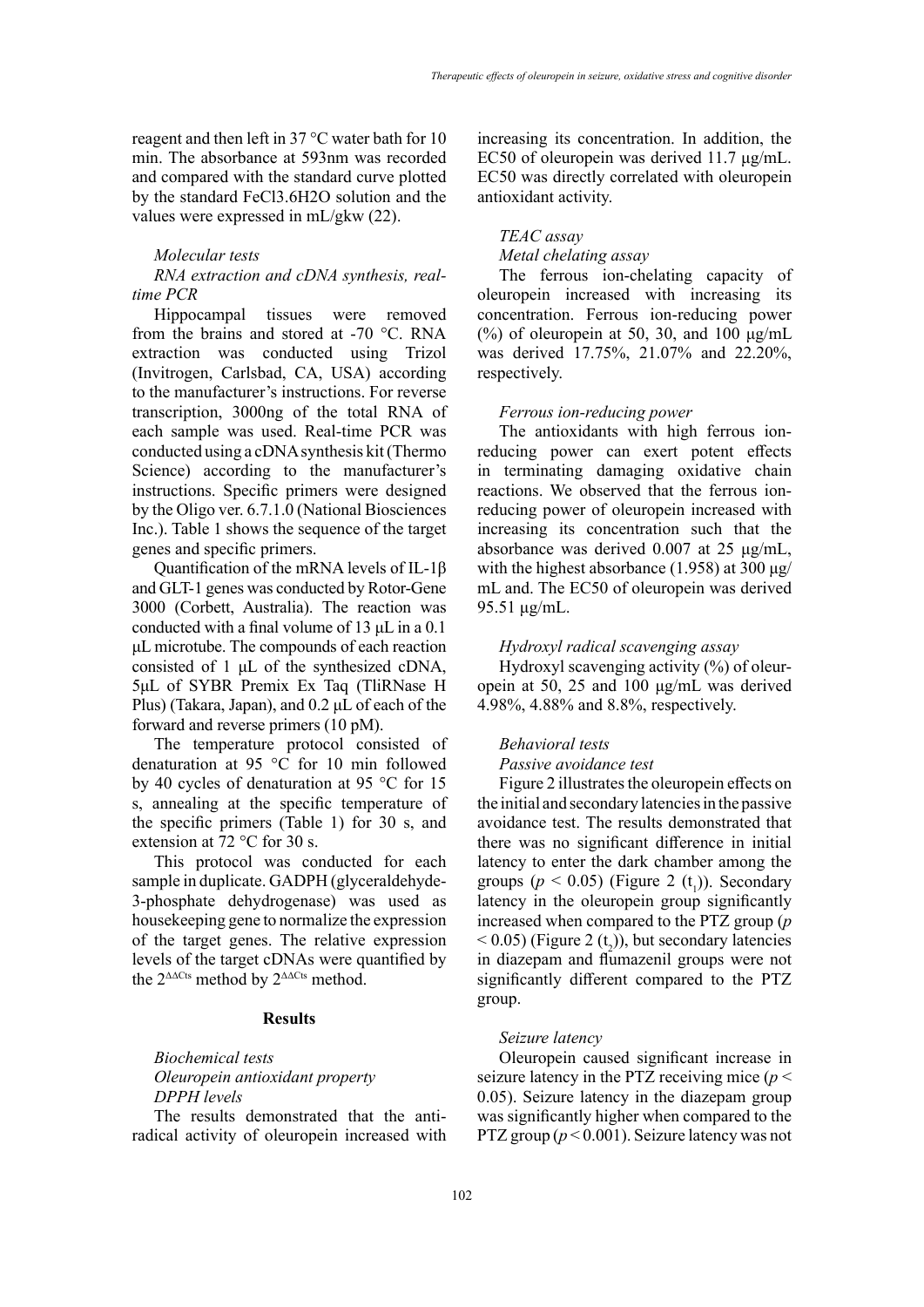

\* Significant difference when compared to pentylenetetrazole group ( $p < 0.05$ ). **Figure 2.** Oleuropein effect on mouse model of epilepsy; t<sub>1</sub>: Mean duration of initial latency; t<sub>2</sub>: Mean duration of secondary latency.

significantly different between the flumazenil group and the PTZ group (Figure 3).

# *Total frequencies of head ticks*

Oleuropeinand diazepam treatment caused significant decrease in total frequencies of head ticks compared to PTZ treatment (*p* < 0.05 and 0.001, respectively) (Figure 4).



**Figure 3.** Seizure latencies in different groups of mice **Figure 3.** Seizure latencies in different groups of mice

\*\* Significant difference when compared to pentylenetetrazole group  $(p < 0.001)$ ; group  $(p < 0.001)$ ;

\*\* Significant difference when compared to oleuropein group (*p* < 0.05). \*\* Significant difference when compared to oleuropein group  $(p < 0.05)$ .

# *Total frequencies of head and upper limbs seizures*

Total frequencies of head and upper limbs seizures in the oleuropein group decreased significantly when compared to the PTZ group  $(p < 0.05)$  and the diazepam group  $(p < 0.05)$ (Figure 5).

*Total frequencies of the whole body seizures* Oleuropein treatment caused significant decrease in total frequencies of the whole body seizures in the PTZ receiving mice



Figure 4. Total frequencies of head ticks in different groups of mice

\* Significant difference when compared to pentylenetetrazole group ( $p < 0.05$  and 0.001, respectively)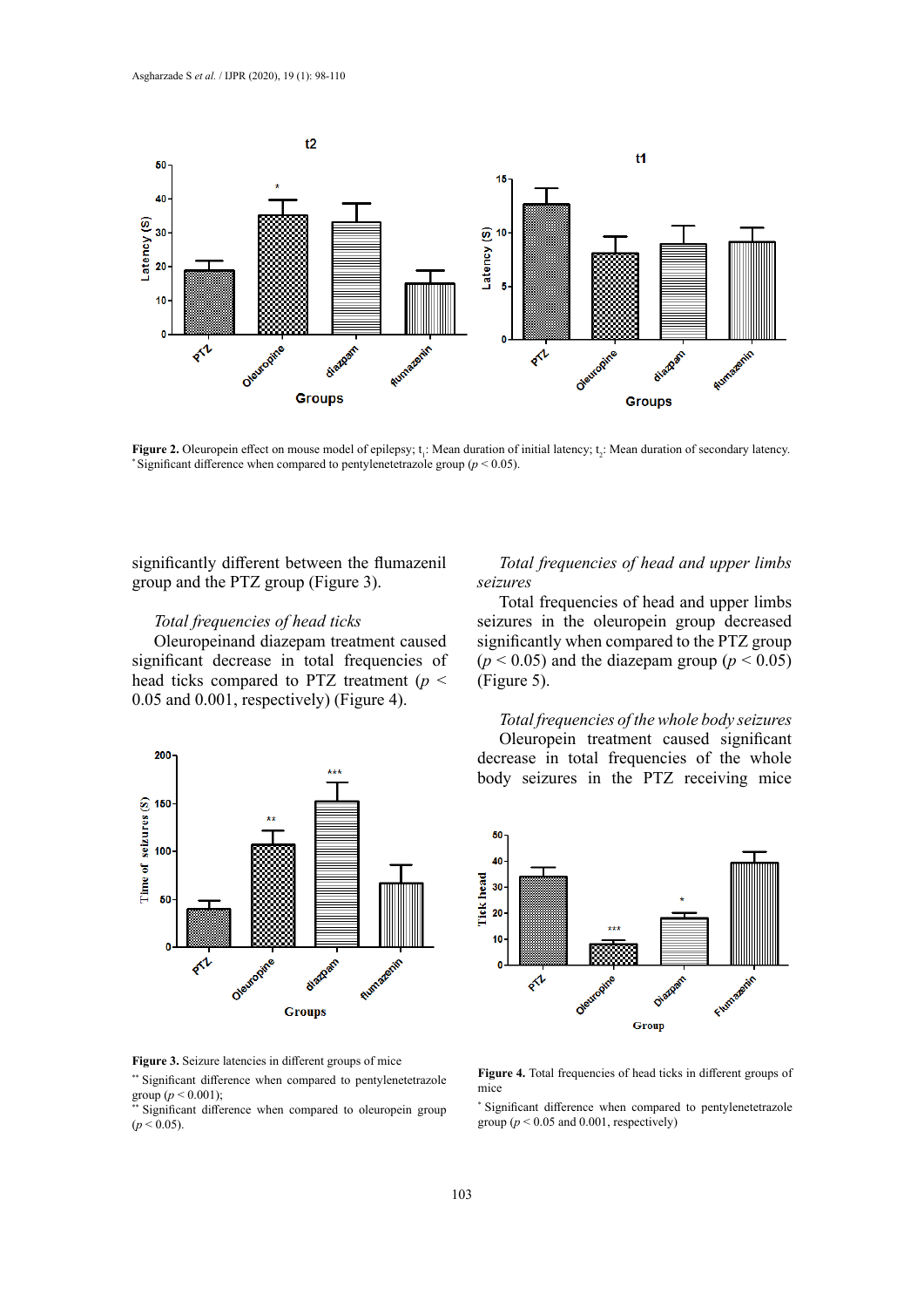

**Figure 5.** Total frequencies of head and upper limbs seizures in **the off mice**  $\ell$ . 10 different groups of mice

\* Significant difference when compared to pentylenetetrazole group ( $p$ < 0.05).



Figure 7. Total frequencies of tonic seizures in different groups of mice

\*\*\* Significant difference when compared to pentylenetetrazole group ( $p < 0.001$ )





**Figure 6.** Total frequencies of the whole body seizures in **Figure 8.** Total frequencies of the whole body seizures in different groups of mice<br>different groups (*p*  $\frac{1}{2}$  different groups (*p*  $\frac{1}{2}$  different groups (*p*  $\frac{1}{2}$  different groups)

\*\*\* Significant difference when compared to pentylenetetrazole group  $(p < 0.001)$ 

**Figure 8.** Total frequencies of frequent spinning and jumping in different groups of mice

 $\text{group } (p \leq 0.05);$ \* Significant difference when compared to pentylenetetrazole

 $\text{group } (p \leq 0.01)$ Significant difference when compared to pentylenetetrazole group  $(p < 0.01)$ 

 $(p < 0.001)$ . Total frequencies of the whole body seizures in the oleuropein group decreased significantly when compared to the diazepam group (Figure 6).

# *Total frequencies of tonic seizures*

Tonic seizures in the oleuropein group

and diazepam group decreased significantly when compared to the PTZ group  $(p < 0.001)$ (Figure 7).

# *Total frequencies of frequent spinning and jumping*

Diazepam and oleuropein treatment caused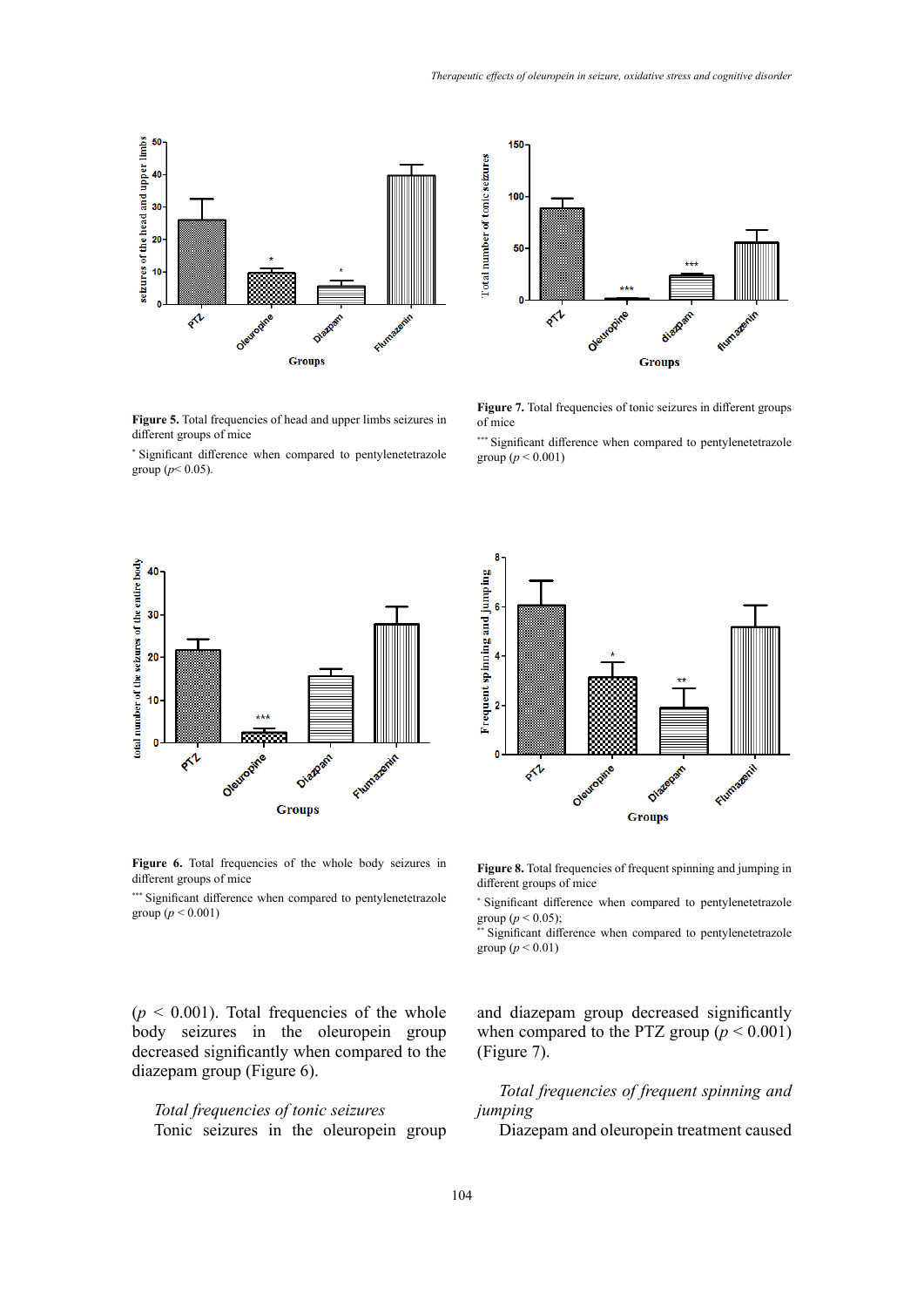

**Figure 9.** The malondialdehyde levels in brain in different flumazenil groups of mice group  $($ *p*  $\lt$  0.0 groups of mice

\*\*\* Significant difference when compared to pentylenetetrazole group ( $p < 0.001$ ).

significant decrease in total frequencies of frequent spinning and jumping in the PTZ receiving mice  $(p<0.01$  and 0.05, respectively) (Figure 8).

# *Membrane lipid peroxidation in serum*

Serum MDA levels decreased significantly in the diazepam group and flumazenil group when compared to the PTZ group  $(p < 0.001)$ , but did not change significantly in the oleuropein group when compared to the PTZ group (Figure 9).

# *FRAP of serum and hippocampal tissue*

Oleuropein caused increase in the antioxidant capacity of serum and hippocampal tissue through increasing the ferrous ionreducing power. The FRAP of serum and hippocampal tissues increased significantly in the oleuropein group and diazepam group when compared to the PTZ group (*p* < 0.001), but did not change significantly in the flumazenil group when compared to the PTZ group (*p* < 0.01) (Figure 10).

### *Molecular tests*

*RNA extraction and cDNA synthesis, realtime PCR* 

IL-1 gene expression decreased significantly in the oleuropein group and diazepam group when compared to the PTZ group  $(p < 0.05)$ , but increased significantly in the flumazenil group when compared to the PTZ group (*p* < 0.001). GLT-1 gene expression did



**Figure 10.** Ferric reducing antioxidant power of the serum and hippocampal tissues in different groups of mice.

\*\*\* Significant difference when compared to pentylenetetrazole group  $(p < 0.001)$ ;

\*\*\* Significant difference when compared to pentylenetetrazole group (*p* < 0.001); \*\* Significant difference when compared to pentylenetetrazole group (*p* < 0.01).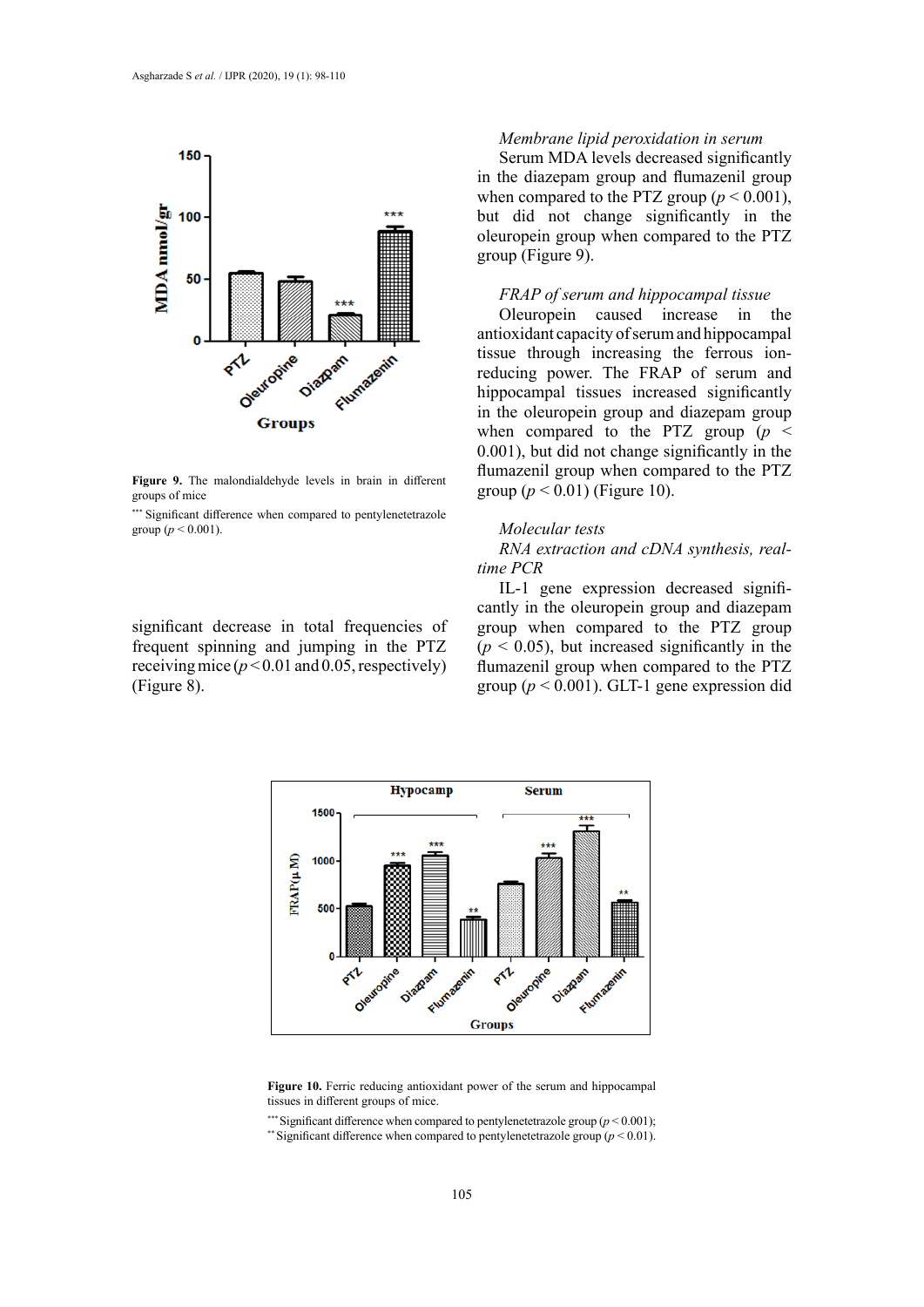

**Figure 11.** The interleukin-1β and glutamate transporter 1 genes expression in the impocampal tissues in unferent groups of line.<br>\*\*\* Significant difference when compared to pentylenetetrazole group (*p*<0.001); **Figure 11.** The interleukin-1β and glutamate transporter 1 genes expression in the hippocampal tissues in different groups of mice.

\* Significant difference when compared to pentylenetetrazole group (*p*<0.05).

not change significantly in none of the groups (Figure 11).

### **Discussion**

Given the wide prevalence of epilepsy and the low efficacy of synthetic drugs, it seems essential to seek out new herbal drugs with satisfactory efficacy and comparatively fewer side effects. We were therefore encouraged to investigate the therapeutic effects of oleuropein to improve seizure, oxidative stress, and cognitive disorders in PTZ kindling model of epilepsy in mice.

We did not observe any significant difference in initial latency to enter the dark chamber among the groups, but secondary latency in the oleuropein group significantly increased compared to the PTZ group. Oleuropein and diazepam caused significant increase in seizure latency and significant decrease in the total frequencies of head ticks, head and upper limbs seizures, frequent spinning and jumping, and tonic seizures in the PTZ receiving mice. Oleuropein also caused a significant decrease in the whole body seizures. PTZ leads to inhibition of GABA secretion by binding to picrotoxin site of the GABA receptor complex. Is inhibition

the inhibitory neurotransmitter GABA and/or activation of n-methyl-o-aspartate receptor (NMDA) appear to be the trigger for inducing seizure due to PTZ (23). GABA receptor antagonists lead to development and progression of the seizure (24). However, GABA receptor agonists decrease the severity and duration of the seizures. Diazepam is a GABA receptor agonist, and it has been shown that it reduces the severity and symptoms of the seizure in animals and humans (13).

We did not observe any significant change in anticonvulsant effects in the oleuropein receiving mice after flumazenil (GABA receptor antagonist) treatment. Given no significant change in GLT-1 gene expression in the oleuropein group compared to the PTZ group, it is less likely for oleuropein to exert anticonvulsant effect through the GABAergic system.

Nitric oxide (NO) is a neurotransmitter and it released endogenously and participates in the excitatory transmission through NMDA receptors (25). Inconsistent results regarding the anticonvulsant and proconvulsant effects of NO in different models of seizure have been reported.

For example, a study showed that NO production resulted in an end to NMDA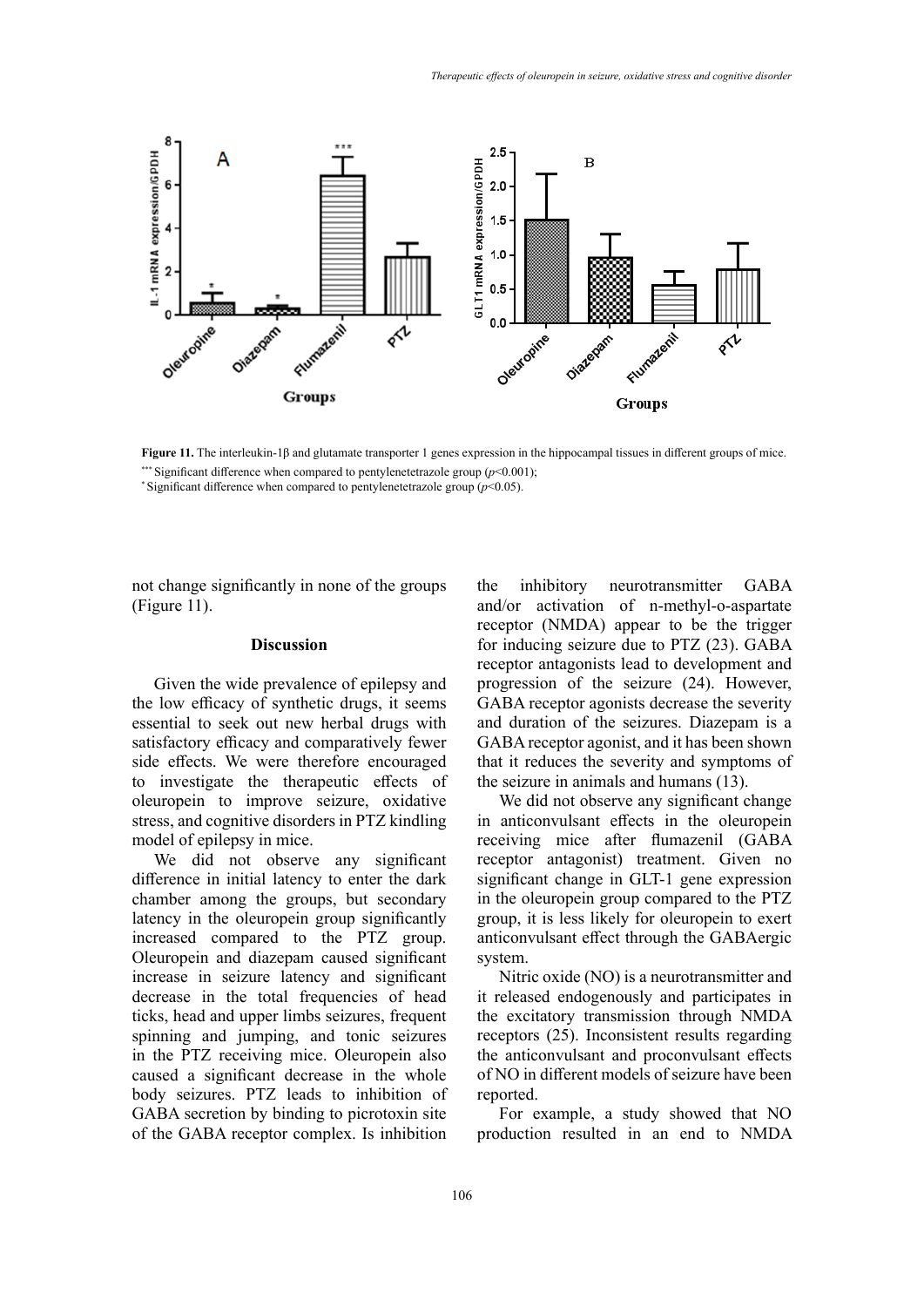(nonselective NOS inhibitor) induced seizure, and another study indicated that NO inhibition had an anticonvulsant effect on NMDAinduced seizure. Oleuropein increases the NO expression and production in the mouse macrophage. In addition, the anti-hypertensive effect of oleuropein through an increase in NO production has been reported (6, 25).

Rahimi et al. reported the antiepileptic effects of oleuropein through opioidergic/ nitergic pathways and confirmed this report by blockade of opioid receptors and neuronal NO inhibitors (6).

Oleuropein is a natural polyphenol belonging to the secoiridoids and has various pharmaceutical properties. Oleuropein has been reported to exert neuroprotective effects in different nerve damages including cerebral hypoxia-reoxygenation, audiogenic seizures related to a high-fat diet, hippocampal damage, cerebral ischemia, Alzheimer's disease, and aging in different experimental models (12, 26). One of the most prominent features of this compound is its potent antioxidant activity, which is due to the presence of hydroxyl group in its chemical structure (1, 2-dihydroxybenzene moiety), preventing oxidation via donating hydrogen group (27). The free radical scavenging and metal chelating activities of oleuropein appear to be responsible for preventing membrane lipid peroxidation by metals. Oleuropein prevents the production of reactive oxygen species (anion superoxide, hydrogen peroxidase, and  $H_2O_2$ ) and reactive nitrogen species [nitric oxide (NO), peroxynitrite and ONOO−]. Besides that, oleuropein was found to increase the levels of antioxidant enzymes such as superoxide dismutase, glutathione peroxidase, glutathione reductase, and catalase as well as non-oxidant enzymes such as glutathione, tocopherol, beta-carotene, and ascorbic acid in the diabetic rabbits and rats that fed a cholesterol rich diet (28).

The results of the DPPH assay have demonstrated that the free radical scavenging activity of oleuropein was more potent than that of synthetic antioxidant BHT (butylated hydroxyl toluene) (28). The results of laboratory tests and the DPPH, TEAC, FRAP and hydroxyl radical scavenging activity assays in our study confirmed that the

antioxidant power of oleuropein increased with increasing its concentration. We also observed that the antioxidant capacity in serum and brain increased significantly in the oleuropein and diazepam receiving groups compared to the PTZ receiving group; and serum MDA levels in the diazepam receiving group decreased significantly compared to the PTZ receiving group, which indicates the increased antioxidant potency in serum and decreased lipid peroxidation due to epileptic seizures. The subsequent treatment with flumazenil caused a significant increase in lipid peroxidation and decrease in antioxidant capacity, which shows that flumazenil exacerbates nerve cell damage by inhibiting the anticonvulsant effects of oleuropein. Evidence on rodents has indicated that the seizure leads to production of high levels of inflammatory mediators in the brain regions (4). These inflammatory mediators are involved in the production and development of epileptic activities. Certain inflammatory cytokines such as IL-6, IL-1β, and TNF-α are upregulated in activated microglia and astrocytes, therefore a cascade of the inflammatory events is initiated in the neurons and endothelial cells in the blood brain barrier (BBB) (4, 29). The levels of IL-1 receptor in nerve cells increase dramatically immediately after the seizure. The binding of IL-1β to IL-1R1 stimulates SRC kinase, resulting in the phosphorylation of the NR2B subunit of the NMDA receptor, a key receptor of glutamate in the seizure process. As a result of this action, NMDA receptor-mediated Ca2+ influx into neuron cells is increased by IL-1β, and this effect plays role in increasing excitotoxicity and exacerbates seizure (30, 31). Antiinflammatory compounds can therefore help to decrease the severity epileptic seizures. The anti-inflammatory property of oleuropein has been studied (13, 32). In a model of spinal cord damage, treatment with oleuropein (20mg/ kg) immediately after spinal cord damage caused decrease in the expression of TNF- $\alpha$ , inducible nitric oxide synthase (iNOS), IL-1β, and COX (6). Consumption of olive oil has been found to significantly inhibit the activities of iNOS and inflammatory mediators after cerebral hypoxia-reoxygenation (33). Another study showed that daily consumption of olive oil in the rats with cerebral hypoxia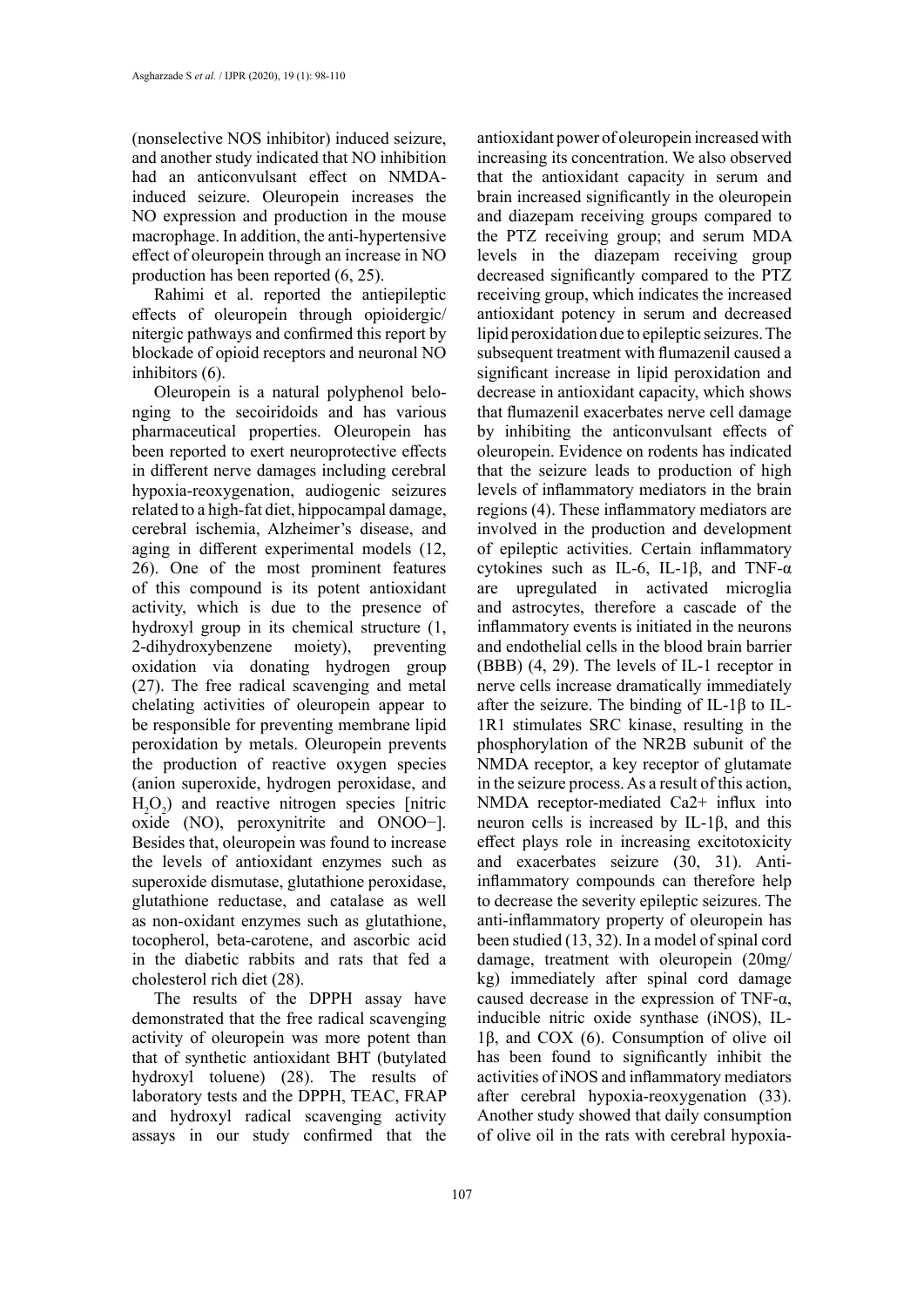reoxygenation caused decrease in iNOS, lactate dehydrogenase activity, and lipid peroxidation in the damaged brain slides (9). Consumption of oleuropein (1 and 6 h) after trauma caused decrease in the expression of TNF-α, IL-1β, iNOS, nitrotyrosine and protein kinase A, neutrophil infiltration and the formation of poly-ADP-ribose (32). Our study showed that the IL-1 $\beta$  levels in the oleuropein group significantly decreased when compared to the PTZ group, but flumazenil treatment significantly increased IL-1β levels in the oleuropein receiving mice compared to the PTZ group.

Cognitive disorders are common among patients with epilepsy. In epilepsy, degeneration of the nerve cells occurs in the limbic areas including  $CA<sub>3</sub>$ , CAL, and dentate gyrus in the hippocampus, amygdala and entorhinal cortex (34). Nerve cell damage in the hippocampus leads to memory and learning impairments. The role of the hippocampus in memory processes has been well explained, and damages to different regions of the brain can cause severe forgetfulness (34, 35). PTZ-induced epilepsy in rats leads to impaired passive avoidance memory and significantly reduces latency to enter the dark chamber in the shuttle box test (36). PTZinduced epileptic seizure is associated with impairments in spatial memory, learning and passive avoidance memory in the laboratory animals (36).

The current study showed that secondary latency in the shuttle box test significantly increased in the mice treated with oleuropein and PTZ; in other words, oleuropein could significantly improve the passive avoidance memory in the PTZ receiving mice and prevent memory loss through preventing damage to the tissues involved in memory and learning.

### **Conclusion**

In this study, oleuropein treatment caused a significant increase in seizure latency and a significant decrease in the frequencies of the whole body seizures and frequent spinning and jumping in the shuttle box test, but treatment with flumazenil (GABA receptor antagonist) in the oleuropein receiving mice did not cause any significant change in anticonvulsant

effects; and given no significant change in GLT-1 gene expression in the oleuropein group compared to the PTZ group, it is less likely for oleuropein to exert anticonvulsant effect through the GABAergic system. The results of different phyrochemical tests confirmed the potent antioxidant activity of oleuropein; and with respect to decreased IL-1β gene expression in the oleuropein group compared to the PTZ group, oleuropein antiepileptic property is due to its anti-inflammatory and antioxidant properties. Taken together, oleuropein can be recommended as an herbal AED as well as a drug for the learning and memory impairments related to epilepsy.

### **References**

- (1) Suleymanova E, Gulyaev M and Chepurnova N. Ginseng extract attenuates early MRI changes after status epilepticus and decreases subsequent reduction of hippocampal volume in the rat brain. *Epilepsy. Res*. (2014) 108: 223-31.
- (2) André V, Dubé C, François J, Leroy C, Rigoulot MA, Roch C, [Namer IJ](https://www.ncbi.nlm.nih.gov/pubmed/?term=Namer%20IJ%5BAuthor%5D&cauthor=true&cauthor_uid=17910580) and [Nehlig A](https://www.ncbi.nlm.nih.gov/pubmed/?term=Nehlig%20A%5BAuthor%5D&cauthor=true&cauthor_uid=17910580). Pathogenesis and Pharmacology of Epilepsy in the Lithium‐ pilocarpine Model. *Epilepsia* (2007) 48: 41-7.
- (3)Brandt C, Gastens AM, Zhen Sun M, Hausknecht M and Löscher W. Treatment with valproate after status epilepticus: effect on neuronal damage, epileptogenesis, and behavioral alterations in rats. *Neuropharmacology* (2006) 51: 789-804.
- (4) Vezzani A. Epilepsy and inflammation in the brain: overview and pathophysiology. *Epilepsy Curr*. (2014) 14: 3-7.
- (5) Vezzani A, French J, Bartfai T and Baram TZ. The role of inflammation in epilepsy. *Nat. Rev. Neurosci*. (2011) 7: 31-40.
- (6) Rahimi N, Delfan B, Motamed-Gorji N and Dehpour AR. Effects of oleuropein on pentylenetetrazolinduced seizures in mice: involvement of opioidergic and nitrergic systems. *J. Nat. Med.* (2017) 71: 389-96.
- (7) Pourkhodadad S, Alirezaei M, Moghaddasi M, Ahmadvand H, Karami M, Delfan B and [Khanipour](https://www.ncbi.nlm.nih.gov/pubmed/?term=Khanipour%20Z%5BAuthor%5D&cauthor=true&cauthor_uid=26892487) [Z](https://www.ncbi.nlm.nih.gov/pubmed/?term=Khanipour%20Z%5BAuthor%5D&cauthor=true&cauthor_uid=26892487). Neuroprotective effects of oleuropein against cognitive dysfunction induced by colchicine in hippocampal CA1 area in rats. *J. Physiol. SCI*. (2016) 66: 397-405.
- (8) Dekanski D, Selaković V, Piperski V, Radulović Ž, Korenić A and Radenović L. Protective effect of olive leaf extract on hippocampal injury induced by transient global cerebral ischemia and reperfusion in Mongolian gerbils. *Phytomedicine* (2011) 18: 1137-43.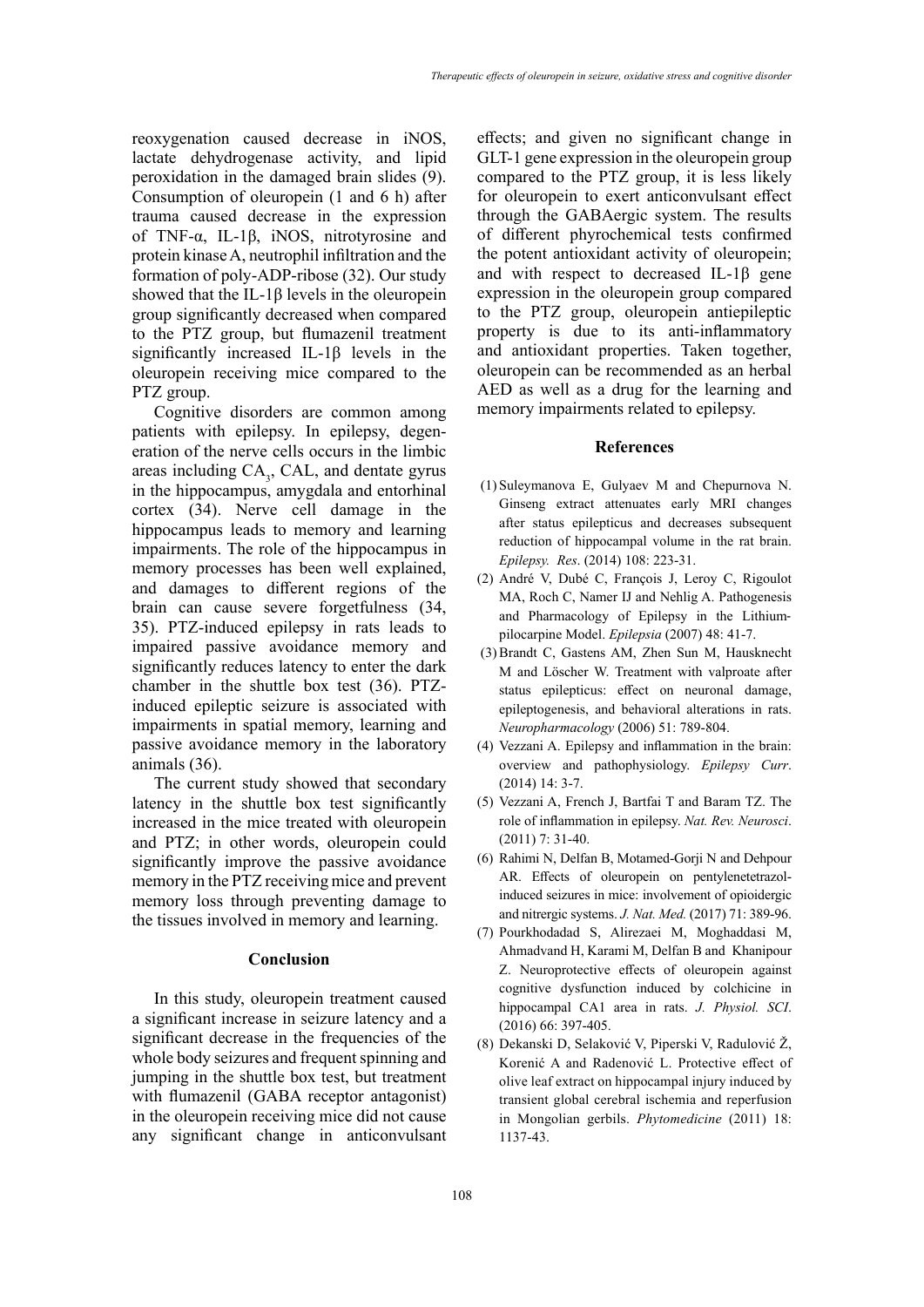- (9) De La Cruz JP, Del Río S, Arrebola MM, López-Villodres JA, Jebrouni N and González-Correa JA. Effect of virgin olive oil plus acetylsalicylic acid on brain slices damage after hypoxia-reoxygenation in rats with type 1-like diabetes mellitus. *Neurosci. Lett*. (2010) 471: 89-93.
- (10) Kuem N, Song SJ, Yu R, Yun JW and Park T. Oleuropein attenuates visceral adiposity in high‐fat diet‐induced obese mice through the modulation of WNT10b‐and galanin‐mediated signalings. *Mol. Nutr. Food Res*. (2014) 58: 2166-76.
- (11) Khalatbary A and GhR Z. Anti-inflammatory effect of oleuropein in experimental rat spinal cord trauma. *IRCMJ* (2012) 14: 229-34.
- (12) Khalatbary AR, Ghaffari E and Mohammadnegad B. Protective Role of Oleuropein against Acute Deltamethrin-Induced Neurotoxicity in Rat Brain. *Iran. Biomed. J*. (2015) 19: 247.
- (13) Khalatbary AR. Olive oil phenols and neuroprotection. *Nutr. Neurosci.* (2013) 16: 243-9.
- (14) Asgharzade S, Rafieian-kopaei M, Mirzaeian A, Reiisi S and Salimzadeh L. *Aloe vera* toxic effects: expression of inducible nitric oxide synthase (iNOS) in testis of Wistar rat. *IJBMS* (2015) 18: 967.
- (15) Zulueta A, Esteve MJ and Frígola A. ORAC and TEAC assays comparison to measure the antioxidant capacity of food products. *Food Chem*. (2009) 114: 310-6.
- (16) Wang J, Zhang Q, Zhang Z and Li Z. Antioxidant activity of sulfated polysaccharide fractions extracted from Laminaria japonica. *Int. J. Biol. Macromol*. (2008) 42: 127-32.
- (17) Genskowsky E, Puente LA, Pérez‐Álvarez JA, Fernández‐López J, Muñoz LA and Viuda‐ Martos M. Determination of polyphenolic profile, antioxidant activity and antibacterial properties of maqui [Aristotelia chilensis (Molina) Stuntz] a Chilean blackberry. *J. Sci. Food Agric.* (2016) 96:4235-42.
- (18) Nikoo M, Benjakul S, Ehsani A, Li J, Wu F, Yang N, [Baocai X,](https://www.sciencedirect.com/science/article/abs/pii/S1756464613003186) Zhengyu J and Xueming X. Antioxidant and cryoprotective effects of a tetrapeptide isolated from Amur sturgeon skin gelatin. *J. Funct. Foods* (2014) 7:609-20.
- (19) Koutroumanidou E, Kimbaris A, Kortsaris A, Bezirtzoglou E, Polissiou M, Charalabopoulos K and [Pagonopoulou O](https://www.ncbi.nlm.nih.gov/pubmed/?term=Pagonopoulou%20O%5BAuthor%5D&cauthor=true&cauthor_uid=23819045). Increased seizure latency and decreased severity of pentylenetetrazol-induced seizures in mice after essential oil administration. *[Epilepsy Res. Treat](https://www.ncbi.nlm.nih.gov/pubmed/23819045)*. (2013) 2013: 532657.
- (20) Wilkerson A and Levin E. Ventral hippocampal dopamine D 1 and D 2 systems and spatial working memory in rats. *Neuroscience* (1999) 89:743-9.
- (21) Benzie IF and Strain JJ. The ferric reducing ability of plasma (FRAP) as a measure of "antioxidant power": the FRAP assay. *Anal. Biochem*. (1996) 239: 70-6.
- (22) Rabiei Z, Mokhtari S, Asgharzade S, Gholami M, Rahnama S and Rafieian-kopaei M. Inhibitory effect of *Thymus vulgaris* extract on memory impairment induced by scopolamine in rat. *Asian Pac. J. Trop. Bimed.* (2015) 5: 845-51.
- (23) Pahuja M, Mehla J, Reeta K, Joshi S and Gupta YK. Hydroalcoholic extract of *Zizyphus jujuba* ameliorates seizures, oxidative stress, and cognitive impairment in experimental models of epilepsy in rats. *Epilepsy Behav.* (2011) 21: 356-63.
- (24) Kaputlu İ and Uzbay T. L-NAME inhibits pentylenetetrazole and strychnine-induced seizures in mice. *Brain Res.* (1997) 753: 98-101.
- (25) Payandemehr B, Rahimian R, Bahremand A, Ebrahimi A, Saadat S, Moghaddas P, [Fadakar](https://www.ncbi.nlm.nih.gov/pubmed/?term=Fadakar%20K%5BAuthor%5D&cauthor=true&cauthor_uid=23685229) [K](https://www.ncbi.nlm.nih.gov/pubmed/?term=Fadakar%20K%5BAuthor%5D&cauthor=true&cauthor_uid=23685229), [Derakhshanian H](https://www.ncbi.nlm.nih.gov/pubmed/?term=Derakhshanian%20H%5BAuthor%5D&cauthor=true&cauthor_uid=23685229) and [Dehpour AR.](https://www.ncbi.nlm.nih.gov/pubmed/?term=Dehpour%20AR%5BAuthor%5D&cauthor=true&cauthor_uid=23685229) Role of nitric oxide in additive anticonvulsant effects of agmatine and morphine. *Physiol. Behav*. (2013) 118: 52-7.
- (26) Campolo M, Di Paola R, Impellizzeri D, Crupi R, Morittu VM, Procopio A, [Perri E](https://www.ncbi.nlm.nih.gov/pubmed/?term=Perri%20E%5BAuthor%5D&cauthor=true&cauthor_uid=23233730), [Britti](https://www.ncbi.nlm.nih.gov/pubmed/?term=Britti%20D%5BAuthor%5D&cauthor=true&cauthor_uid=23233730) [D,](https://www.ncbi.nlm.nih.gov/pubmed/?term=Britti%20D%5BAuthor%5D&cauthor=true&cauthor_uid=23233730) [Peli A](https://www.ncbi.nlm.nih.gov/pubmed/?term=Peli%20A%5BAuthor%5D&cauthor=true&cauthor_uid=23233730), [Esposito E](https://www.ncbi.nlm.nih.gov/pubmed/?term=Esposito%20E%5BAuthor%5D&cauthor=true&cauthor_uid=23233730) and [Cuzzocrea S](https://www.ncbi.nlm.nih.gov/pubmed/?term=Cuzzocrea%20S%5BAuthor%5D&cauthor=true&cauthor_uid=23233730). Effects of a polyphenol present in olive oil, oleuropein aglycone, in a murine model of intestinal ischemia/ reperfusion injury. *J. Leukoc. Biol*. (2013) 93: 277- 87.
- (27) Hassen I, Casabianca H and Hosni K. Biological activities of the natural antioxidant oleuropein: Exceeding the expectation–A mini-review. *J. Funct. Foods* (2015) 18: 926-40.
- (28) Czerwińska M, Kiss AK and Naruszewicz M. A comparison of antioxidant activities of oleuropein and its dialdehydic derivative from olive oil, oleacein. *Food Chem*. (2012) 131: 940-7.
- (29) Turrin NP and Rivest S. Innate immune reaction in response to seizures: implications for the neuropathology associated with epilepsy. *[Neurobiol. Dis.](https://www.ncbi.nlm.nih.gov/pubmed/15193289)* (2004)16: 321-34.
- (30) Viviani B, Bartesaghi S, Gardoni F, Vezzani A, Behrens M, Bartfai T, [Binaglia M](https://www.ncbi.nlm.nih.gov/pubmed/?term=Binaglia%20M%5BAuthor%5D&cauthor=true&cauthor_uid=14507968), [Corsini](https://www.ncbi.nlm.nih.gov/pubmed/?term=Corsini%20E%5BAuthor%5D&cauthor=true&cauthor_uid=14507968) [E,](https://www.ncbi.nlm.nih.gov/pubmed/?term=Corsini%20E%5BAuthor%5D&cauthor=true&cauthor_uid=14507968) [Di Luca M](https://www.ncbi.nlm.nih.gov/pubmed/?term=Di%20Luca%20M%5BAuthor%5D&cauthor=true&cauthor_uid=14507968), [Galli CL](https://www.ncbi.nlm.nih.gov/pubmed/?term=Galli%20CL%5BAuthor%5D&cauthor=true&cauthor_uid=14507968) and [Marinovich M.](https://www.ncbi.nlm.nih.gov/pubmed/?term=Marinovich%20M%5BAuthor%5D&cauthor=true&cauthor_uid=14507968) Interleukin-1β enhances NMDA receptor-mediated intracellular calcium increase through activation of the Src family of kinases. *J. Neurosci*. (2003) 23: 8692-700.
- (31) Balosso S, Maroso M, Sanchez-Alavez M, Ravizza T, Frasca A, Bartfai T and [Vezzani A](https://www.ncbi.nlm.nih.gov/pubmed/?term=Vezzani%20A%5BAuthor%5D&cauthor=true&cauthor_uid=18952671). A novel nontranscriptional pathway mediates the proconvulsive effects of interleukin-1β. *Brain* (2008)131:3256- 65.